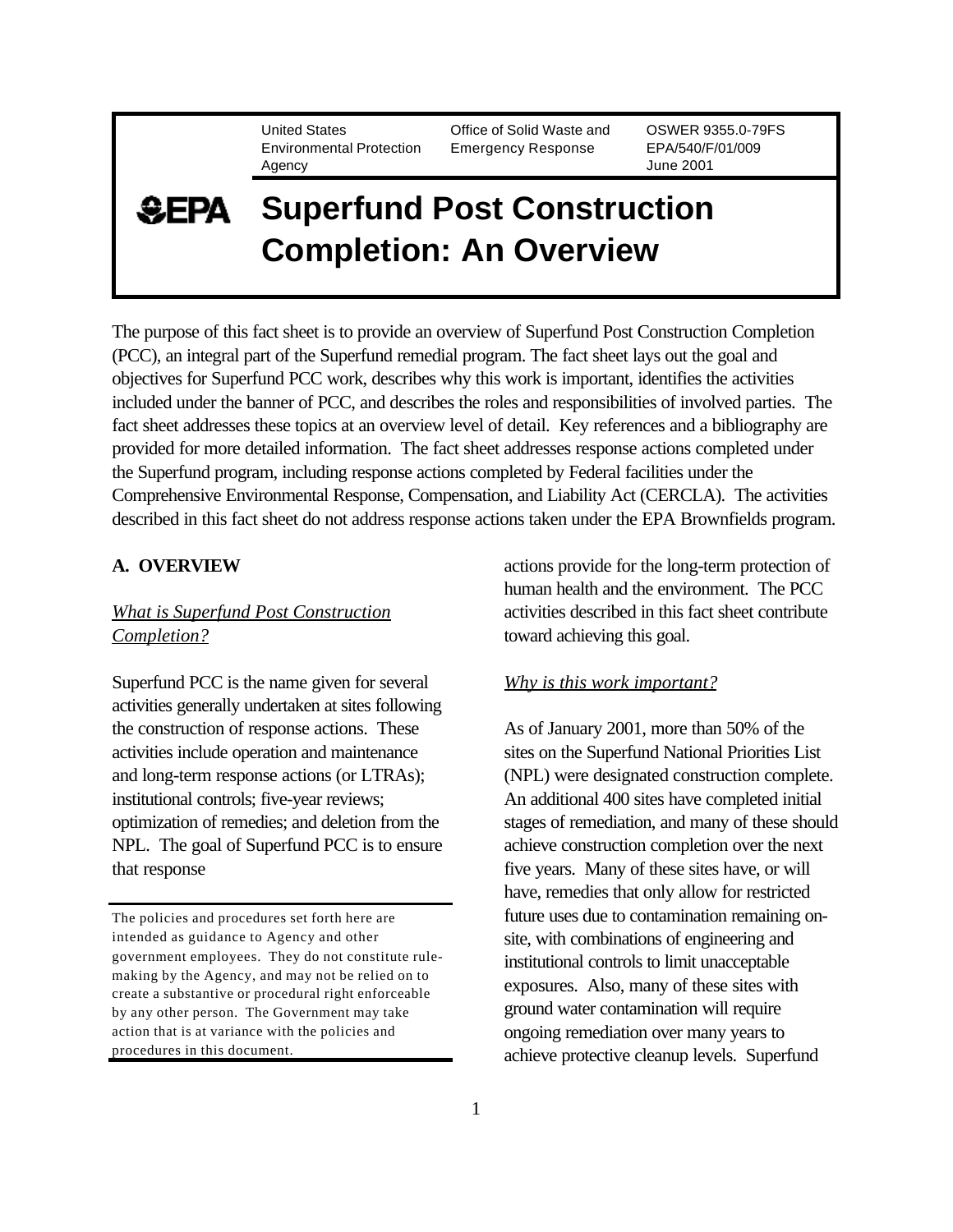PCC activities will help ensure that these response actions perform as intended and remain protective of human health and the environment. Finally, EPA, States, potentially responsible parties (PRPs), and other Federal agencies have invested millions of dollars in site characterization, and in the design and implementation of response actions. Superfund PCC activities will help preserve these financial investments.

## *Who is involved in conducting PCC activities?*

Roles and responsibilities for the long-term care of sites following a cleanup are specifically addressed in CERCLA and the National Oil and Hazardous Substances Pollution Contingency Plan (NCP). EPA, States, PRPs, and other Federal agencies all play an integral role in Superfund PCC and should fulfill their respective responsibilities to ensure that response actions remain protective. The primary responsibility for the long-term care of response actions is vested in States for Fundfinanced sites, in viable and responsible PRPs where they assume the lead for cleanup, and in other Federal agencies for Federal facility sites. Specific responsibilities for States, PRPs and Federal agencies include operation and maintenance of waste containment structures; operation and maintenance of ground water restoration or containment systems; environmental monitoring; and implementation, oversight and enforcement of institutional controls required to ensure protectiveness. Federal agencies assume additional responsibilities when transferring property to external parties during or after remediation.

include operating Fund-financed surface and ground water restoration systems for up to ten years (LTRAs); ensuring that operation and maintenance and environmental monitoring is performed; ensuring that institutional controls are implemented and remain effective; evaluating remedy performance and conducting five-year reviews (or reviewing reports and evaluating the protectiveness of response actions when five-year reviews are performed by States or other Federal agencies); and deleting sites from the NPL once all response actions are completed. EPA also has responsibility for evaluating Federal agency demonstrations that a remedial action is "operating properly and successfully" as a precondition to the transfer of Federally-owned property.

Local government officials and citizens living and working near Superfund PCC sites also can play an important role. Site managers should notify, and when appropriate involve, local citizens and officials when conducting fiveyear reviews, when considering changes to response actions, and when deleting sites from the NPL once the remediation process is complete. Local citizens and officials frequently can provide useful information related to the performance of O&M, compliance with physical and institutional controls, and redevelopment activities that might be planned or under consideration. These perspectives are valuable when assessing if the remedy is performing as intended, and whether the remedy remains protective.

EPA's role in PCC also is extensive. It may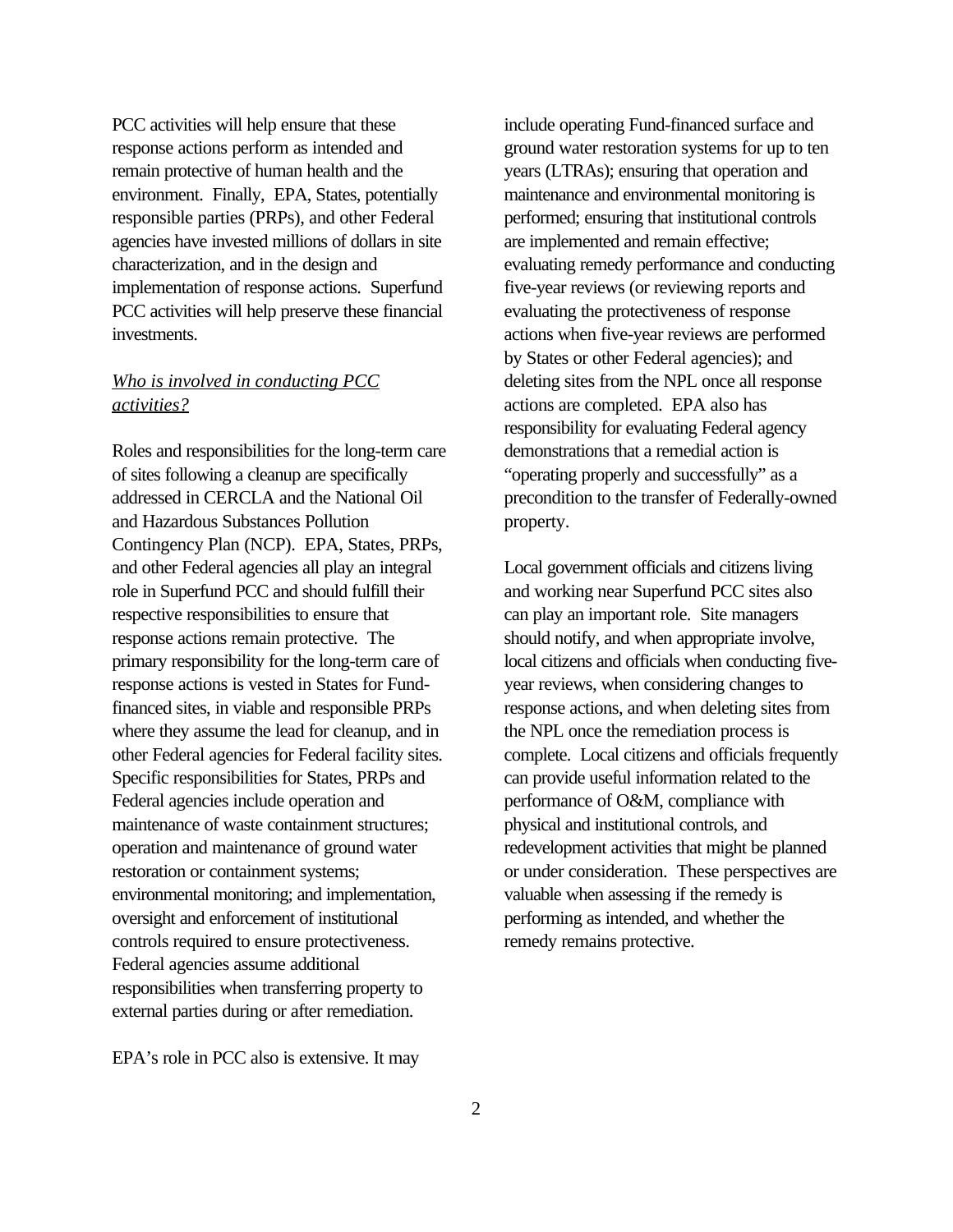## *How do external stakeholders view PCC activities?*

External stakeholder interest in PCC issues has been extensive. (Please see the bibliography for a partial listing of recent external stakeholder research reports.) Several external groups have coined the term "stewardship" when referring to the long-term care of sites following remediation. This term has evolved around large and complex Federal facility sites (e.g., DOE installations) but can apply to non-Federal Superfund sites as well. Definitions for stewardship suggested by these groups vary, but generally include the following concepts: site monitoring and maintenance; implementation, monitoring and enforcement of land use controls; environmental monitoring; oversight and enforcement; information collection and dissemination; and periodic evaluation of remediation systems (including the availability of new technology). These groups suggest clear roles and responsibilities and reliable funding as essential components of stewardship.

Other parties, including the EPA Office of Inspector General, the Environmental Law Institute, and Resources For The Future, have reviewed the Agency's performance of PCC activities. This level of interest and review will likely continue as the PCC workload grows.

## **B. POST CONSTRUCTION COMPLETION ACTIVITIES**

As noted, Superfund PCC encompasses a number of related activities including: operation and maintenance of engineered containment remedies as well as ground water and surface water restoration systems (including LTRAs);

implementation and management of institutional controls; five-year reviews; optimization of remedies based on actual operating experience; and deletion from the NPL. These PCC activities support four broad objectives:

- Maintain the integrity of Superfund response actions;
- Provide relevant information to stakeholders;
- Ensure the efficiency of post construction operations; and
- Delete sites from the NPL

The following is an overview of the PCC activities presented in this fact sheet, with references and a bibliography for more detailed information.

## *Operation and Maintenance and Long-term Response Action*

Operation and Maintenance. Operation and Maintenance (O&M) are important components of a Superfund response to ensure that the remedy performs as intended. The NCP, Subpart A, section 300.5, defines O&M as the ". . . measures required to maintain the effectiveness of response actions." O&M typically begins after the remedy is determined to be "operational and functional" (see NCP Subpart E, section 435(f)), and may be required indefinitely for remedies that contain waste on-site or include institutional controls. O&M activities include maintaining engineered containment structures; operating leachate and gas collection systems; operating ground water containment and restoration systems (following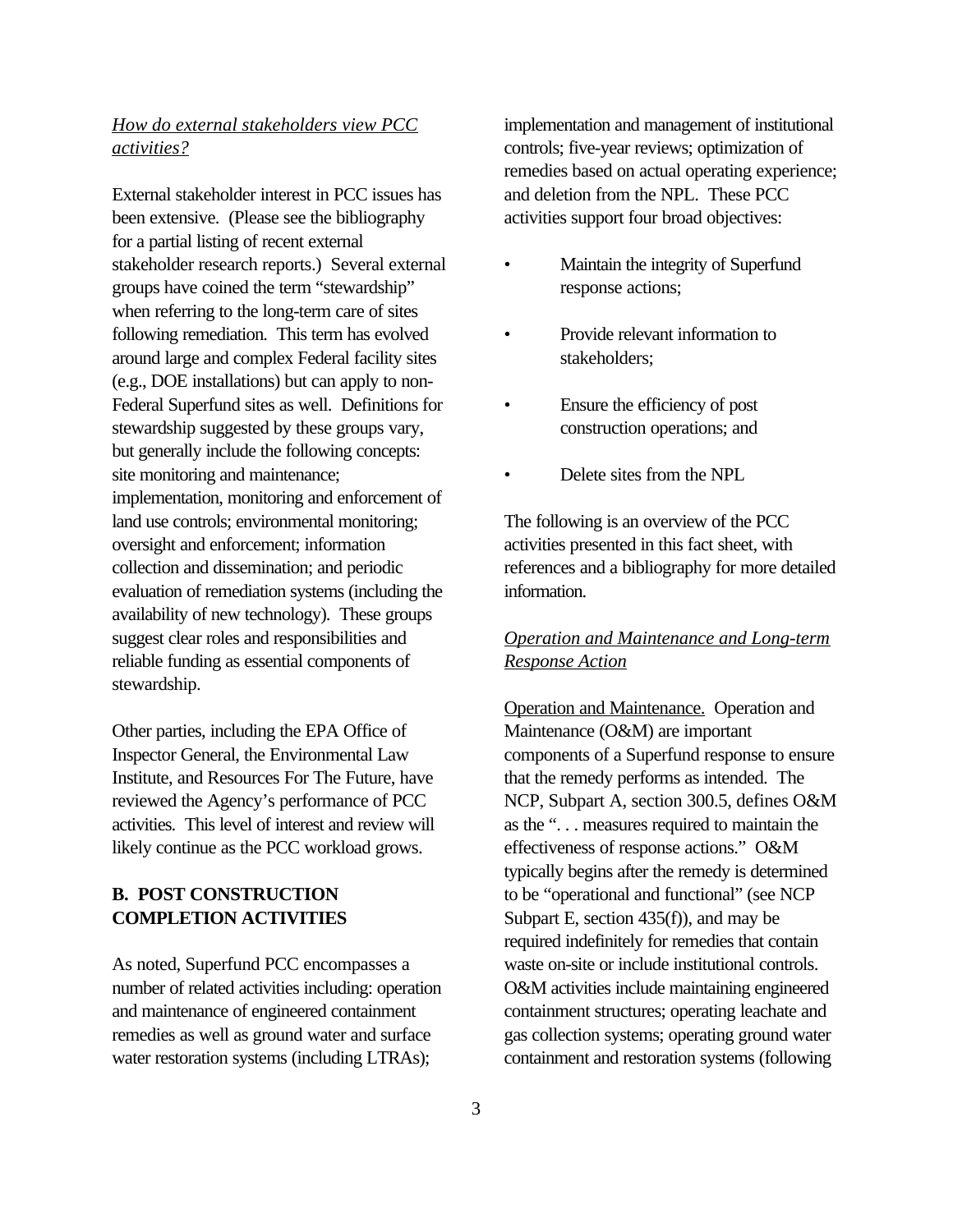the LTRA period for Fund-financed sites with restoration remedies); monitoring to ensure that the remedy is performing as expected and the environment is protected; and maintaining and enforcing institutional controls and access restrictions. See **Highlight 1** for an example.

Under CERCLA and the NCP, performance of O&M generally is the responsibility of the States, PRPs or Federal facilities. EPA is responsible for ensuring that the O&M work is adequately performed. Specific EPA actions may include ensuring that O&M and monitoring reports are submitted through routine oversight, or enforcement when necessary; reviewing reports and evaluating monitoring results; performing on-site inspections and documenting the results. When appropriate, EPA may also troubleshoot problems, and develop or evaluate proposals for additional response actions or adjustments to existing remedies, to achieve objectives, improve performance, or reduce costs.

Specific actions and roles and responsibilities are defined in O&M Manuals and O&M Plans. These documents provide technical and administrative details regarding the performance of O&M and should be prepared during remedial design/remedial action for sites requiring O&M. (See the EPA fact sheet *"Operation and Maintenance in the Superfund Program"* for a more detailed summary of the O&M Manual and O&M Plan.)

## **Highlight 1: Typical O&M Activities for Landfill Caps**

- Maintenance of Landfill Cap
	- < Mowing
	- < Reseeding
	- < Ensuring appropriate controls for run off
	- < Repairing cracks, animal burrow damage, and areas of settlement and erosion
- Operation and Maintenance of Active **Components** 
	- < Leachate collection and treatment system
	- < Gas collection and treatment system
- Monitor Land Use Controls
	- < Monitor and enforce institutional controls
	- < Maintenance of access controls (e.g., security fences)
- Environmental Monitoring
	- < Monitoring to ensure that waste in the containment area is not migrating to ground water or affecting the environment

Cap maintenance and land use restrictions generally are required as long as waste remains in place. Active leachate and gas collection and treatment systems could be terminated if measurements indicate the collected gas and leachate can be released directly to the environment.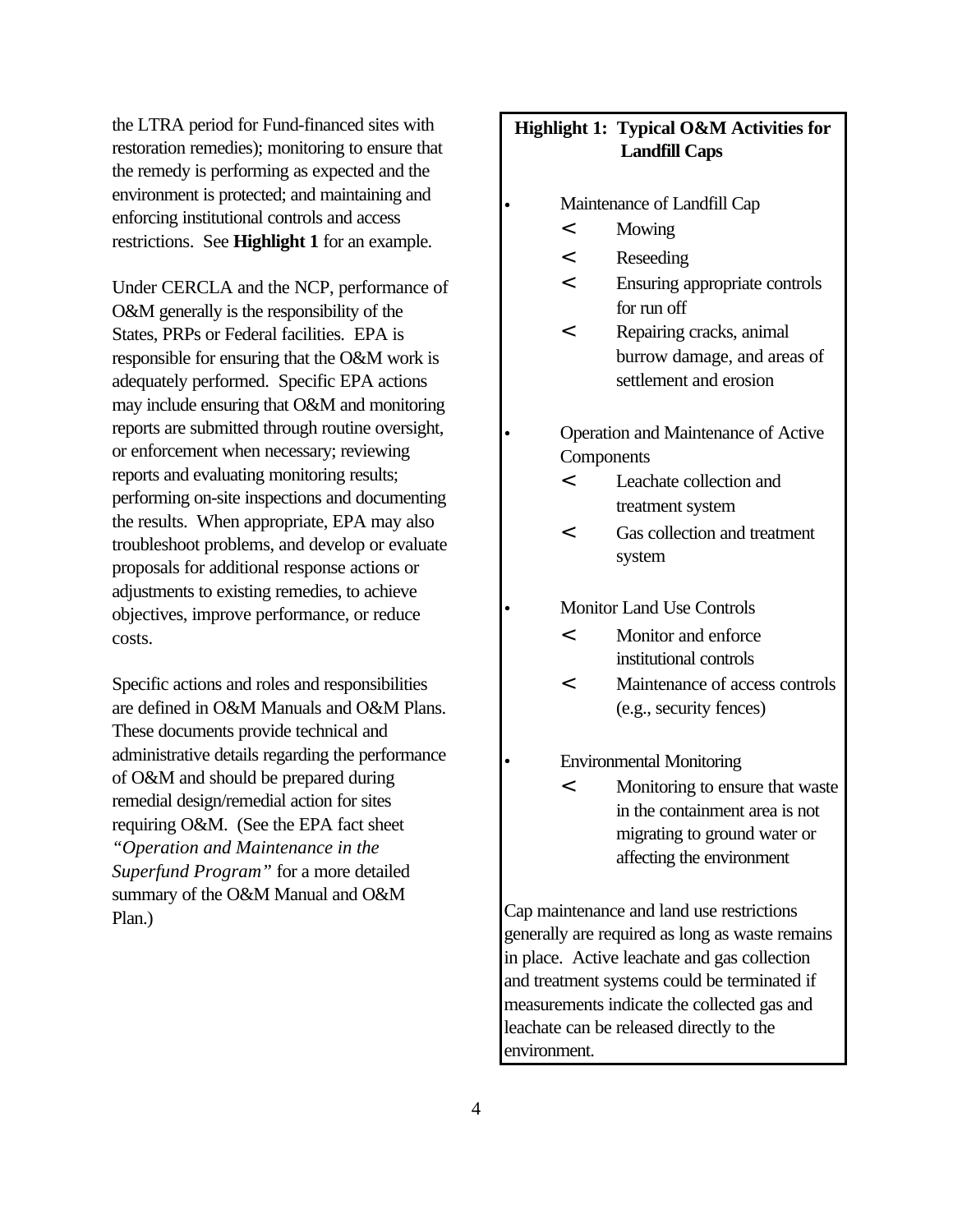Long-term Response Action. A variation to EPA's normal oversight role during O&M is LTRA. The NCP, Subpart E, section 300.435, addresses financing of ground water and surface water restoration systems as Fundfinanced remedial actions for up to ten years after the remedy becomes operational and functional. (LTRA generally does not apply for sites where the remedial action objective is limited to containment of ground water or surface water contamination.) EPA may assume a direct role in operating the restoration system during the LTRA period, or system operations can be assigned to the State (or to a unit of local government or a political subdivision) with funding provided from the Trust Fund.

When cleanup goals are not achieved upon completion of the ten year LTRA period, the system is transferred to the State for continued O&M, including follow-on monitoring that may be required after cleanup goals have been achieved. EPA should meet with the State one to two years prior to the transfer date to finalize a transfer plan and schedule. EPA and the State should conduct a joint inspection of the system and develop a list of actions that should be completed prior to the transfer. An optimization review (see discussion below) should be considered to ensure that the system is operating effectively and efficiently. Planning for the LTRA transfer can be tied to a five-year review where schedules coincide. A fact sheet summarizing best practice for LTRA transfers is under development.

Ground water remedies generally require active management, and site managers should remain involved in overseeing the performance of these projects during LTRA and O&M.

Performance and monitoring data should be maintained to support analysis and decisionmaking. Specific areas of interest may include ensuring that the public is being protected (e.g., the plume capture zone is being maintained); ensuring that restoration of the aquifer is progressing as planned; determining whether there are significant changes to the assumptions that were relied upon when selecting the remedy; and determining when the active portions of the remedy can be terminated. The Superfund guidance *"Presumptive Response Strategy and Ex-situ Treatment Technologies for Contaminated Ground Water at CERCLA Sites"* describes a phased approach for ground water restoration which acknowledges the complexities and uncertainties involved with this work. The guidance also describes a number of refinements to enhance system performance that can be considered, depending on site conditions, during LTRA/O&M (see **Highlight 2**).

A useful tool that may help guide ground water restoration projects, and in limited cases other remedies involving O&M, is an "exit strategy." Simply stated, an exit strategy should define the decision criteria (response objectives from the decision document), measurement strategies (sampling locations and frequencies), contingency plans (actions to consider when remediation is not progressing as expected), and roles and responsibilities for determining when a response action is complete (information collection, analysis, and decisionmaking). Preparation of an exit strategy should be considered for ground water and surface water restoration projects, and for long-term monitoring. The concept also may be useful for in-situ soil remediation involving soil vapor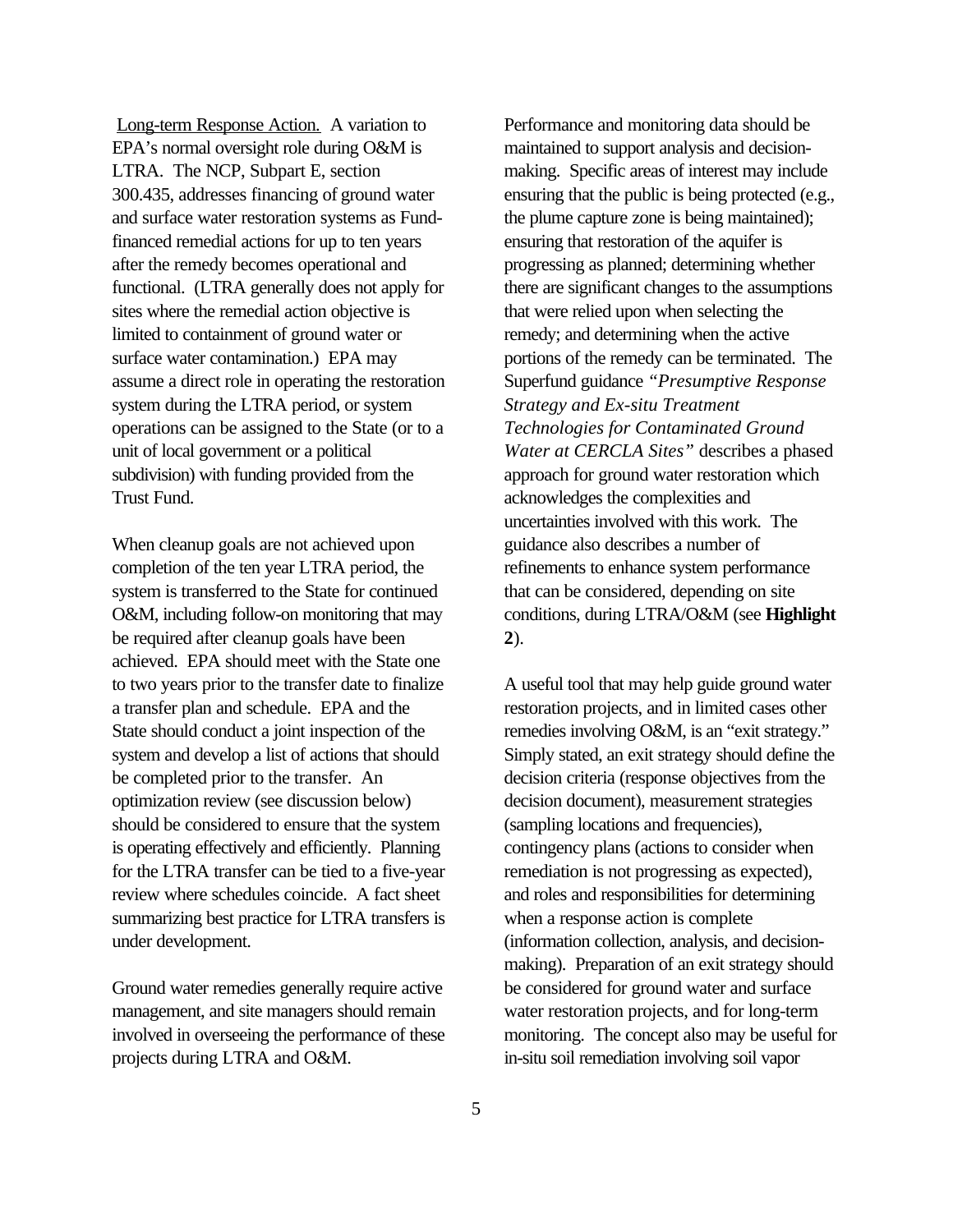extraction or bioremediation, and containment remedies that include an active operational component (e.g., leachate and/or gas collection and treatment). Exit strategies should provide for sufficient flexibility to address changing site conditions, and should be reviewed and adjusted, as needed, on a periodic basis.

## **Highlight 2: Examples of Remedy Refinements for Ground Water Pump/Treat Remedies**

- Change the extraction rate in some or all wells
- Cease extraction from some wells
- Initiate "pulsed pumping"
- Add or remove extraction or reinjection wells or drains
- Add or remove monitoring wells
- Refine source control components of the remedy
- Refine enhanced recovery or in-situ degradation components of remedy
	- Refine ex-situ treatment components

## **O&M/LTRA Summary**

- Purpose Actions taken following the construction of a response action to achieve the objectives of the remedy (e.g., achieve cleanup levels in the aquifer; prevent waste migration and exposure; maintain the integrity of the remedy)
- When Implemented O&M and LTRA begin once a remedy is determined to be "operational and functional" (generally up to one year following the completion of construction); O&M can extend indefinitely; LTRA is limited to Fundfinanced surface water and ground water restoration remedies and extends up to 10 years
- Who States, PRPs and other Federal agencies have responsibility for performing O&M; EPA has the responsibility to ensure that O&M is performed properly; EPA has operational responsibility for Fundfinanced surface water and ground water restoration systems during LTRA

## **Key References for O&M/LTRA:**

National Oil and Hazardous Substances Pollution Contingency Plan, 40 CFR Part 300, Subpart E, section 435(f).

"Operation and Maintenance in the Superfund Program," OSWER 9200.1-37FS, EPA 540- F01-004, May 2001. <http://www.epa.gov/superfund/pubs.htm>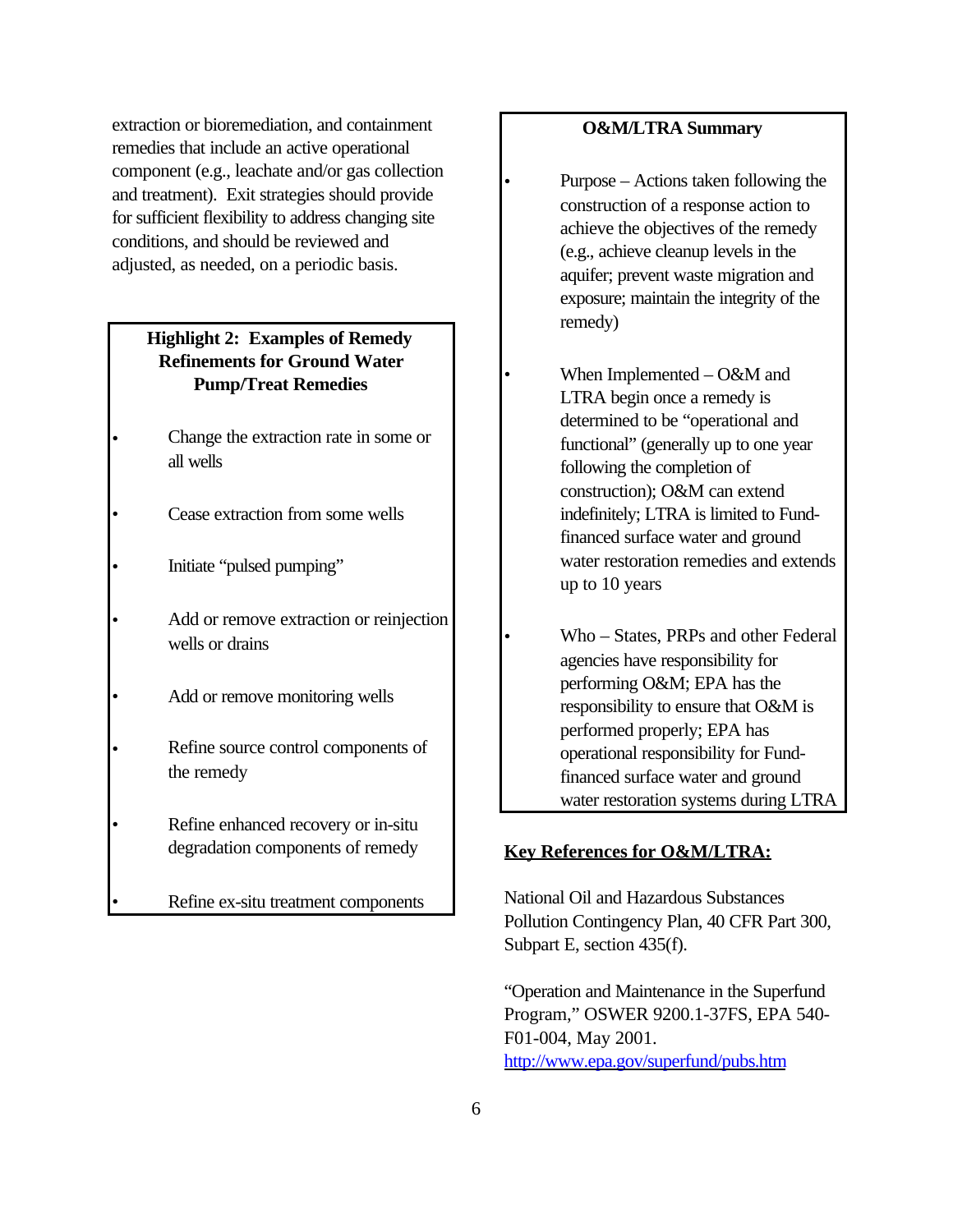"Presumptive Response Strategy and Ex-situ Treatment Technologies for Contaminated Ground Water at CERCLA Sites," OSWER 9283.1-12, EPA 540-R-96-023, October 1996.

### <http://www.epa.gov/superfund/pubs.htm>

#### *Institutional Controls*

Institutional controls (also called land use controls, and activity and use restrictions) are non-engineered, administrative or legal instruments that minimize the potential for exposure to contamination by limiting land or resource use. Institutional controls can play an important role in remedy selection, and generally are used in conjunction with, rather than in lieu of, engineering measures for treatment or containment. Institutional controls can be used during all stages of a cleanup to accomplish various objectives. They are intended to minimize potential exposure when contamination remaining on-site restricts the unimpeded use of a site or a ground water aquifer. Institutional controls also can be used to ensure that engineered remedies are not adversely affected by activities at the site. Examples of institutional controls include "proprietary controls" (e.g., easements and restrictive covenants), "governmental controls" (e.g., zoning restrictions, special permit requirements), "informational devices" (e.g., State registries of contaminated property, deed notices, advisories), and "enforcement controls" (e.g., orders and consent decrees issued under CERCLA). Estimates suggest more than 600 Superfund NPL sites, as of January 2001, include one or more institutional controls as part of the remedy to help ensure protectiveness. Generally, institutional controls selected as part of a remedy should be

implemented along with other components of the remedy before Superfund sites can be deleted from the NPL.

The fact sheet *"Institutional Controls: A Site Managers Guide to Identifying, Evaluating and Selecting Institutional Controls at Superfund and RCRA Corrective Action Cleanups"* provides useful guidance when considering institutional controls as part of response actions. This guidance is intended to address concerns with institutional controls frequently raised by external parties. These include unclear legal authorities; unclear roles and responsibilities to implement, monitor, and enforce the controls; and uncertainty regarding the potential to modify or remove controls over time. When selecting institutional controls, the site manager should evaluate the situation at the site, define the needs that the institutional controls are intended to address, identify the kinds of legal and other tools available to meet those needs, and coordinate with the appropriate stakeholders (e.g., State and local government officials).

Implementation of institutional controls frequently lags behind the completion of physical construction. In the PCC time frame, site managers should ensure that appropriate measures are taken by States, PRPs and other Federal agencies to implement and maintain the institutional controls. Once institutional controls are in place, site managers should evaluate the administrative and legal documentation, as well as the physical site evidence, to ensure that they are fully effective. This review should be an integral part of the technical assessment performed during operation and maintenance inspections, as well as during the five-year review process. EPA is developing additional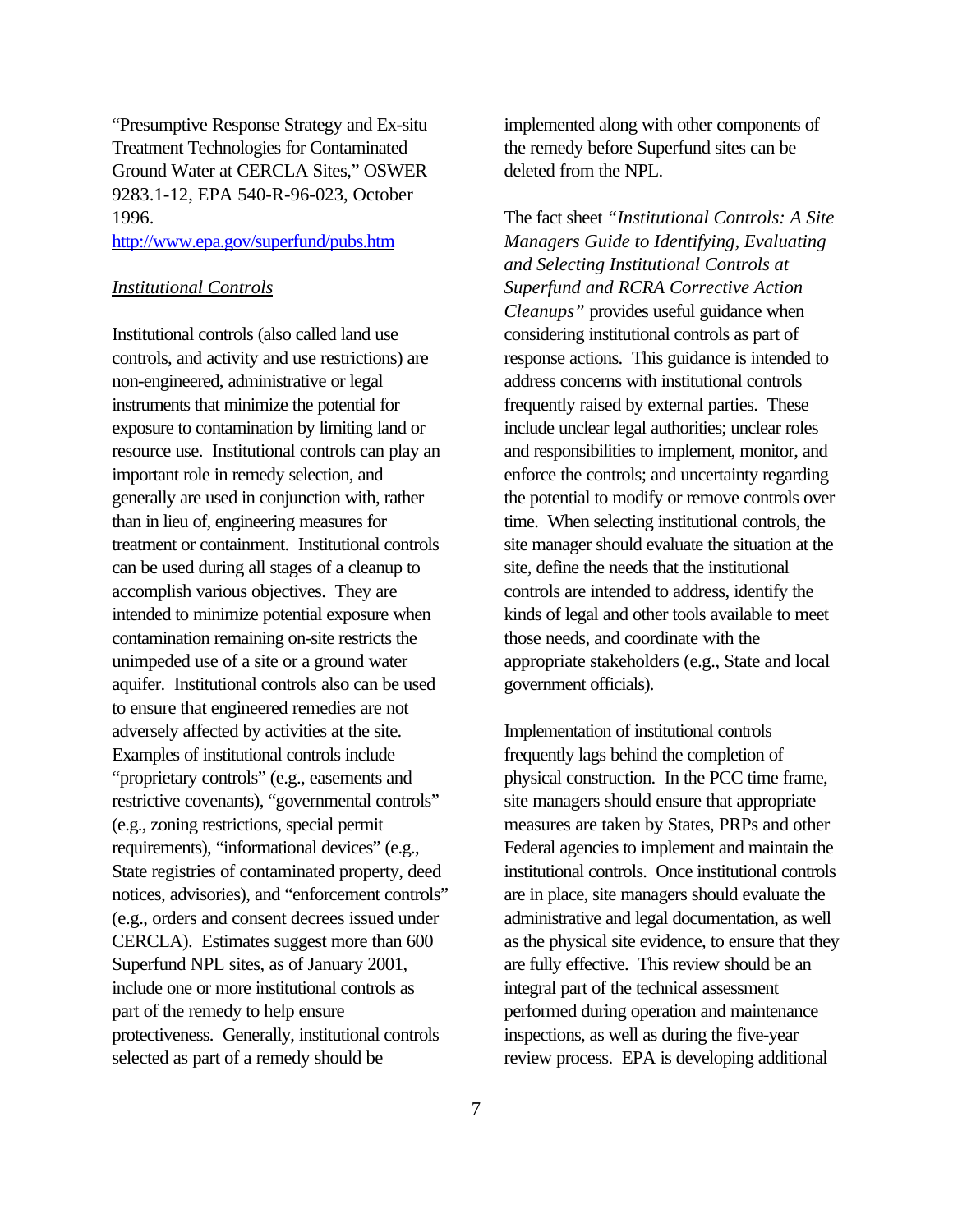guidance and piloting a tracking system to aid in the implementation and long-term management of institutional controls.

#### **Institutional Controls Summary**

- Purpose To prevent exposure to contamination left on a site following cleanup; to prevent exposure to contamination until cleanup standards are met (e.g., ground water restoration); to protect components of the remedy
- When Implemented during or immediately following remedy implementation consistent with the requirements of the decision document; maintained as long as needed to minimize/control/mitigate exposure or protect the remedy
- Who Determined on a site-specific basis; site managers should work closely with States, PRPs, other Federal agencies, and local governments as appropriate and seek advance written agreements on who will implement, maintain, and enforce institutional controls

#### **Key References for Institutional Controls:**

National Oil and Hazardous Substances Pollution Contingency Plan, 40 CFR Part 300, Subpart E, sections 430 and 510.

"Institutional Controls: A Site Managers Guide to Identifying, Evaluating and Selecting Institutional Controls at Superfund and RCRA

Corrective Action Cleanups," OSWER 9355.0-74FS-P, EPA 540-F-00-005, September 2000. <http://www.epa.gov/superfund/pubs.htm>

"Institutional Controls: A Site Managers Guide to Implementing, Monitoring and Enforcing Institutional Controls at Superfund and RCRA Corrective Action Cleanups" (Guidance under development, should be available during 2002 at [http://www.epa.gov/superfund/pubs.htm\)](http://www.epa.gov/superfund/pubs.htm)

#### *Five-year Reviews*

Five-year reviews generally are required following implementation of remedial actions selected under section 121 of CERCLA, when hazardous substances, pollutants, or contaminants remain on-site above levels that allow for unlimited use and unrestricted exposure. In addition, five-year reviews generally are appropriate for sites where completion of the remedial action ultimately will allow for unlimited use and unrestricted exposure, but the remedy will take longer than five years to reach cleanup levels. The purpose of a five-year review is to evaluate the implementation and performance of a remedy in order to determine if the remedy remains protective of human health and the environment. Five-year reviews provide an opportunity to identify potential problems or issues with the remedial action, and adjust O&M where necessary. Five-year reviews are required at more than 800 NPL sites as of January 2001.

EPA expects to release the *"Comprehensive Five-year Review Guidance"* during FY 2001. This document describes the requirements, roles and responsibilities, and procedures for conducting five-year reviews.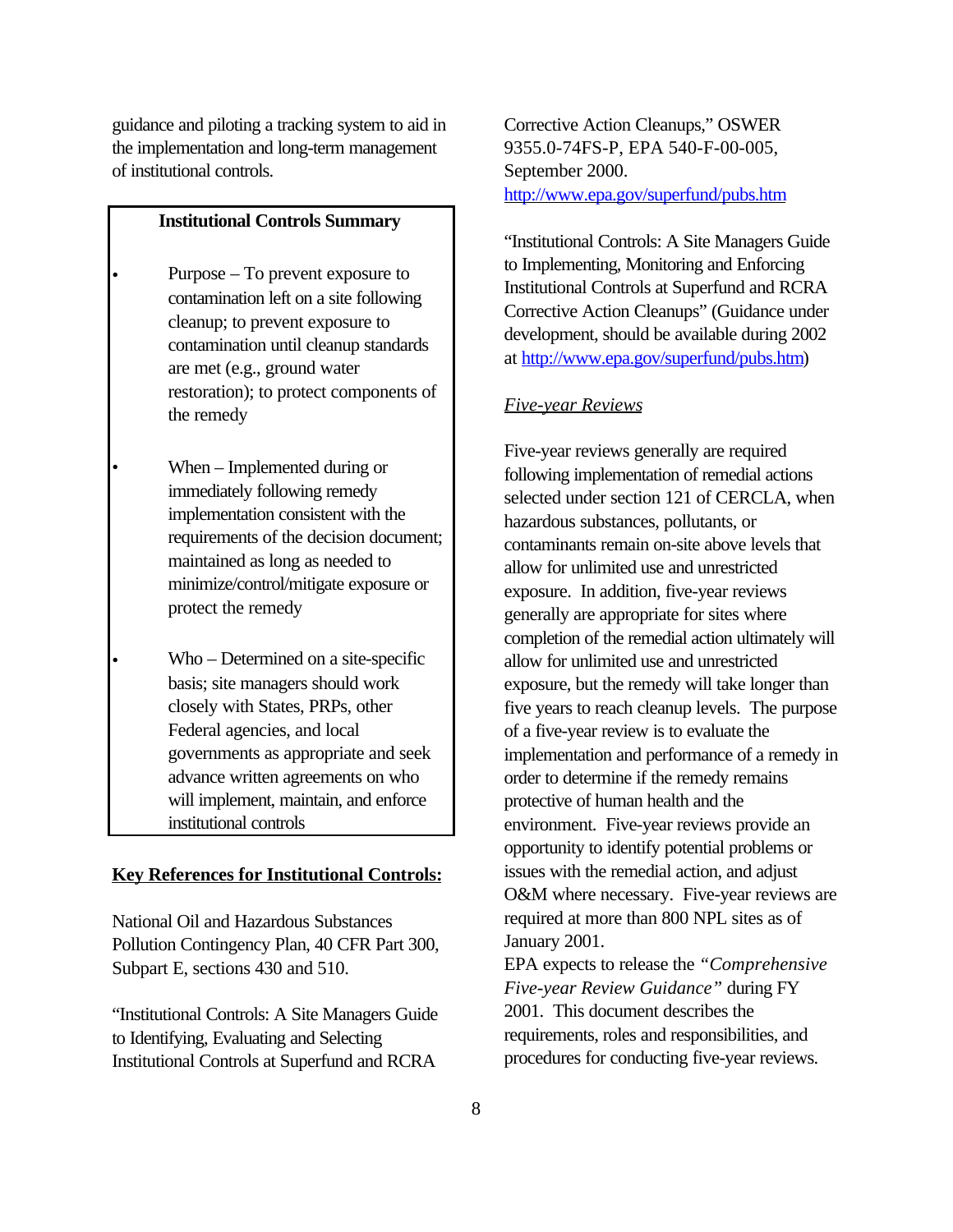EPA typically has the responsibility for conducting five-year reviews for Fund-financed and enforcement-lead NPL sites, while other Federal agencies have responsibility for conducting reviews at Federal facility sites. Through cooperative agreements, EPA can provide funding to a State or Tribe to conduct five-year reviews. Also, EPA can authorize PRPs to conduct studies or investigations in support of a five-year review even though PRPs do not conduct actual reviews. In all cases, EPA retains the responsibility for making the protectiveness determination that is part of the review.

Determining remedy protectiveness for a fiveyear review involves examining three questions:

- Is the remedy functioning as intended by the decision document?
- Are the exposure assumptions, toxicity data, cleanup levels, and remedial action objectives used at the time of the remedy still valid?
- Has any other information come to light that could call into question the protectiveness of the remedy?

Answers to these questions can be determined through visual observation during site visits; interviews with site stakeholders, and local citizens and officials; review/evaluation of response decision documents and existing O&M and monitoring information; and, when necessary, collection of new data. Findings of the review are documented in a report which should include an identification of issues; recommendations and follow-up actions; and a determination of whether the remedy is, or is

expected to be, protective of human health and the environment. The report should identify the party responsible for implementing recommendations and follow-up actions, when needed, as well as a timetable for completion. Once completed, the five-year review report should be made available to the public. Completion of the five-year review should be straightforward when site managers are actively involved in managing LTRAs, overseeing O&M and environmental monitoring, and ensuring institutional controls are implemented and effective.

Priorities for EPA include completing five-year reviews on time, eliminating a backlog of overdue reviews by the end of FY 2002, and improving the quality of reviews and the resulting reports through implementation of the comprehensive guidance, and through training provided to site managers. The program completed more than 665 reviews through September 2000, and more than 180 reviews were completed during FY 2000. Between 140 and 180 reviews per year are scheduled over the next several years.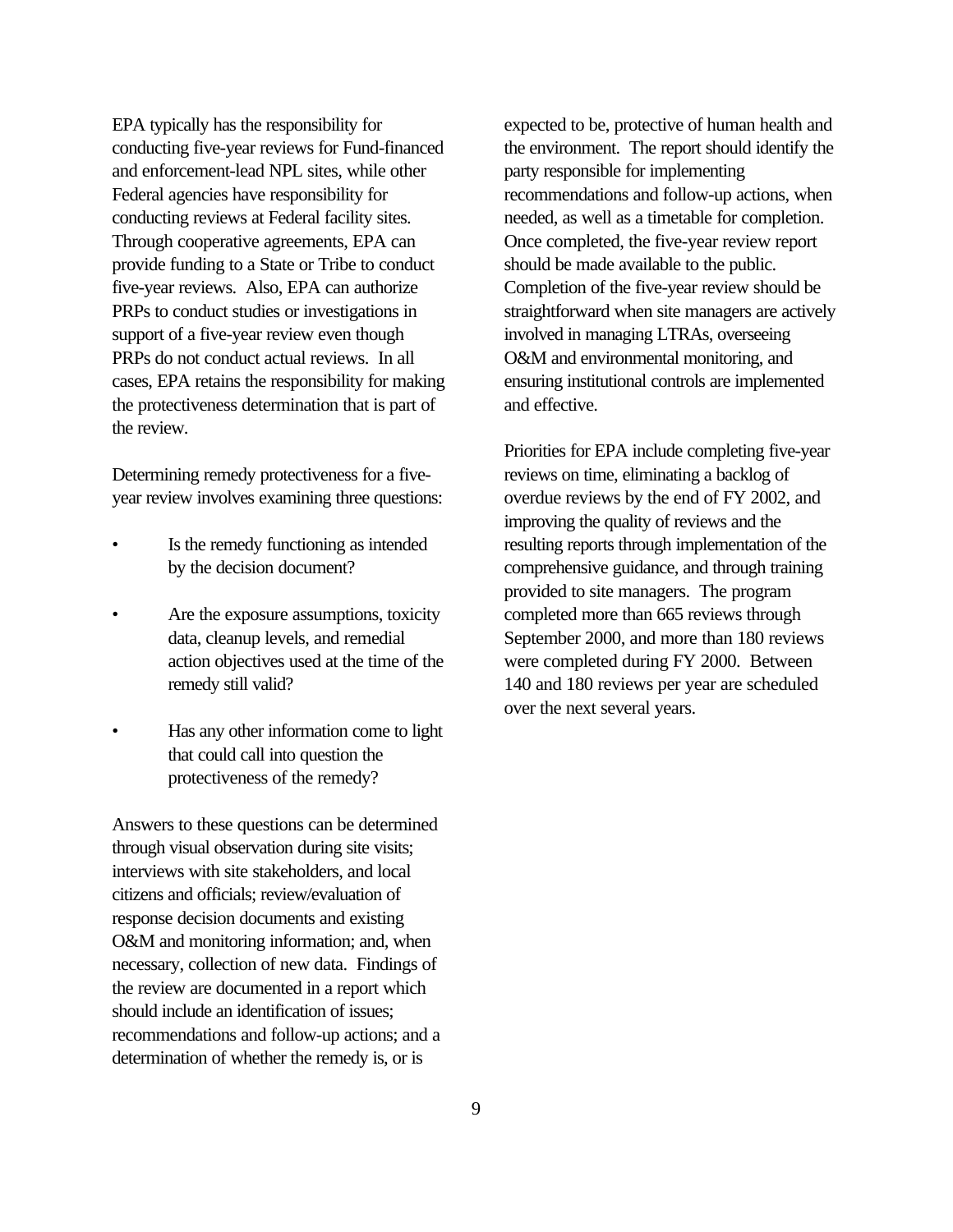## **Five-year Review Summary**

- Purpose To evaluate the implementation and performance of a remedy to determine whether the remedy remains protective of human health and the environment
- When Implemented  $-$  Generally five years following the initiation of a CERCLA section 121 response action resulting in contamination remaining onsite after a cleanup that restricts future uses, and every succeeding five years so long as future uses remain restricted; generally five years after the date of construction completion for sites where completion of the CERCLA Section 121 response action ultimately will allow for unlimited use and unrestricted exposure but the remedy will take longer than five years to reach cleanup levels
- Who EPA or States/Tribes when acting as lead agency under the NCP; Federal agencies for Federal facility NPL sites; EPA retains responsibility for protectiveness determination

### **Key References for Five-year Review:**

National Oil and Hazardous Substances Pollution Contingency Plan, 40 CFR Part 300, Subpart E, section 430(f)

"Comprehensive Five-year Review Guidance", OSWER Directive 9355.7-03B-P, EPA 540R-98-050. Pending, should be available during FY 2001 at

### <http://www.epa.gov/superfund/pubs.htm>

## *Optimization of Remediation Systems*

Once remediation systems have been functioning for a period of time, opportunities may exist to optimize the operations of the system. The purpose of optimization is to identify potential changes that will improve the effectiveness of the system and/or reduce operating costs, without compromising the protectiveness of the remedy or other response objectives, through a comprehensive evaluation of system performance. Optimization recognizes that long-term remedial approaches should not remain static, that conditions change over time, and that better technologies, tools and strategies evolve which allow for continuous improvement of remedy performance.

Optimization can be applied to ground water restoration systems, as well as other remediation technologies (e.g., soil vapor extraction) and approaches (e.g., long-term monitoring). Optimization generally follows three steps: reviewing candidates and selecting sites; conducting the evaluation using an optimization protocol; evaluating results and implementing the best recommendations. Implementation may require an initial capital investment in order to realize long-term improvements and/or cost savings. Optimization techniques can be applied to ongoing response actions by EPA, States, PRPs, and other Federal agencies. The entity conducting the review should coordinate the recommended changes to the remediation system with appropriate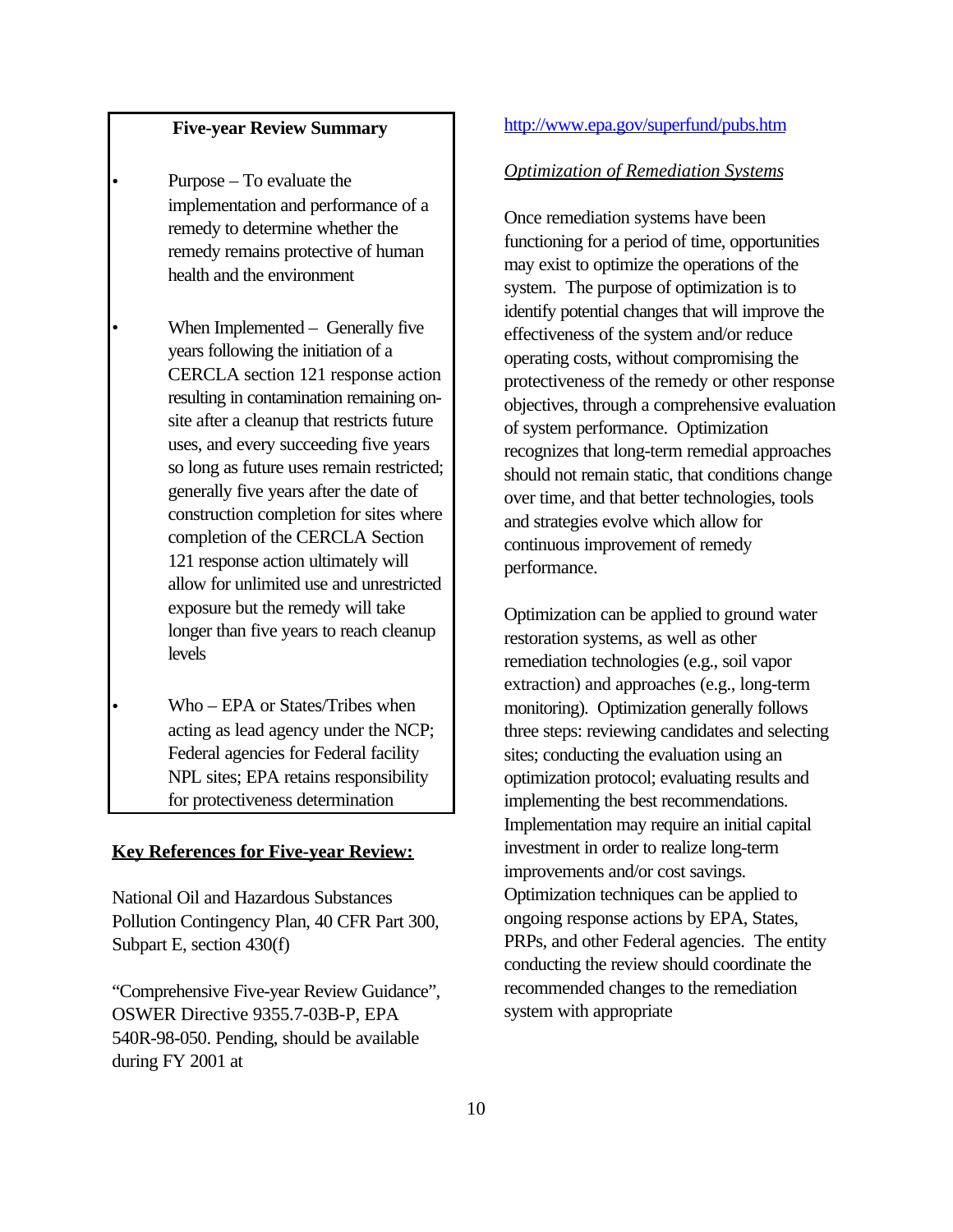parties (e.g., States) and obtain EPA approval, where appropriate, prior to implementation.

EPA will complete up to 20 pilot optimization studies of Fund-financed ground water restoration systems during FY 2001. The purpose of this initiative is to optimize the performance of the selected remedies, and increase awareness among EPA site managers so that optimization becomes integrated into the cleanup process.

These pilots will use the "Remedial Systems Evaluation" (RSE) approach developed by the U.S. Army Corps of Engineers. An RSE involves an independent team of experts working collaboratively with the site manager and the operating contractor to evaluate the performance of all major components of the operating system (e.g., above ground treatment system, extraction well network, monitoring network and sampling protocols, and data management). An RSE generally includes a review of site data, a site visit, and report preparation. It provides a comprehensive but low-cost evaluation of the remediation system and is an excellent first step in a continuous improvement process. Recommendations can highlight the need for additional information, propose revisions to the extraction system (e.g., well locations and/or depths, pumping rates), and/or modifications to the treatment process.

EPA site managers are encouraged to review other Fund-financed ground water restoration projects not addressed by the pilot, and consider proposals for optimization by external parties, where the potential exists to improve performance and/or reduce operating costs. Additional information on optimization and the RSE methodology is available at the web site noted below.

## **Optimization Summary**

- Purpose To improve the performance and/or reduce the operating costs of remediation systems without compromising protectiveness
- When Implemented Once actual performance and cost data are available
- Who Optimization studies can be initiated by EPA at Fund-financed sites, or by States, PRPs, or other Federal agencies for sites under their lead; recommendations should be reviewed and approved by EPA, in coordination with the State, prior to implementation

#### **Key References for Optimization:**

OERR Memorandum "Superfund Reform Strategy, Implementation Memorandum: Optimization of Fund-lead Ground Water Pump and Treat (P&T) Systems", OSWER Directive 9283.1-13, October 31, 2000. <http://www.epa.gov/superfund/pubs.htm>

Optimization Web site: <http://www.frtr.gov/optimization>

## *Deletion from the NPL*

EPA can delete sites from the NPL once all response actions are complete and all cleanup levels achieved. Procedures for deleting sites are contained in the NCP, Subpart E, section 300.425, and *"Closeout Procedures for National Priorities List Sites."* In making a determination to delete a site from the NPL,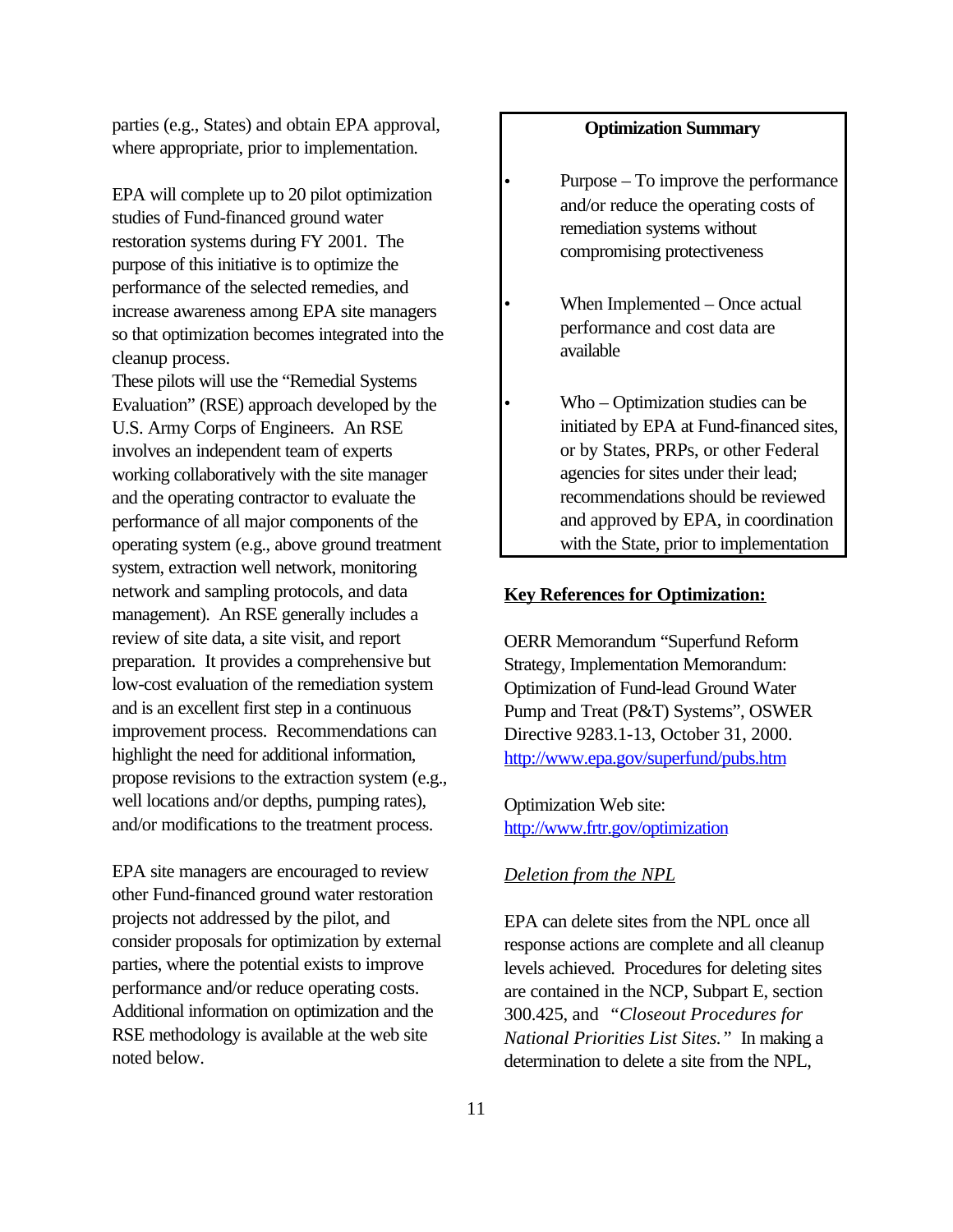EPA must consider whether any of the following criteria have been met:

- Responsible or other parties have implemented all appropriate response actions required;
- All appropriate Fund-financed response under CERCLA has been implemented, and no further response action by responsible parties is appropriate; or
- The remedial investigation has shown that the release poses no threat to public health or the environment, and, therefore, taking of remedial measures is not appropriate.

EPA should consult with the State when making this determination.

Under Agency policy as described in *"Closeout Procedures for National Priorities List Sites*," site deletion has been separated from the five-year review process. This means that EPA can delete a site from the NPL even when five-year reviews are required. Deletion from the NPL does not preclude eligibility for subsequent response actions. If future site conditions warrant, response actions can be taken by the PRPs, or using the Trust Fund. If there is a significant release from a site deleted from

the NPL, the site may be restored to the NPL without calculating a new hazard-ranking score.

EPA also has the ability to delete portions of NPL sites. The Agency may use partial deletions to designate uncontaminated areas of a site, or when portions of a site are cleaned up and potentially available for productive use. Requirements for partial deletion are essentially the same as those noted above for a full deletion. Procedurally, partial deletions require clear documentation that supports the decision and mapping of the portion to be deleted. These are defined in *"Closeout Procedures for National Priorities List Sites*."

EPA has released guidance to streamline and accelerate the deletion process. The *"Direct Final Process for Deletions"* guidance is appropriate for sites where deletion or partial deletion from the NPL is not expected to be controversial, and the Agency does not expect adverse comments from the public. The directfinal process has been used successfully at several sites, and the guidance includes approved templates to aid in developing the required notices.

As of January 1, 2001, EPA had deleted 230 sites from the NPL, and completed 21 partial deletions. Expeditious deletion of sites is a program emphasis. During FY 2001 and beyond, EPA's goal is to delete 30 sites per year.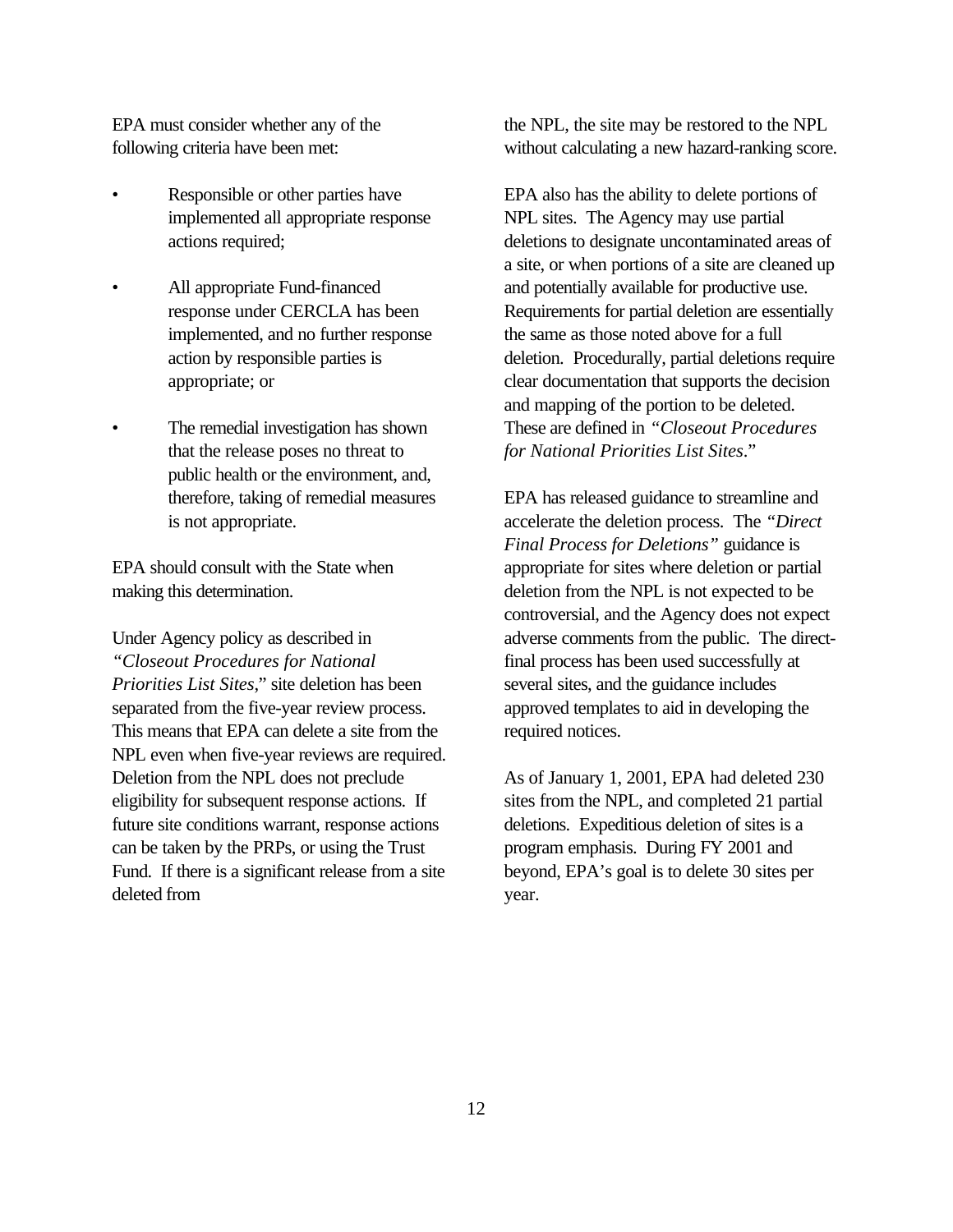### **Deletion Summary**

- Purpose To provide notice and take comments on EPA's decision to remove sites from the NPL
- When No further CERCLA response is appropriate

• Who – EPA has the responsibility for deletions with State concurrence

## **Key References for Deletion:**

National Oil and Hazardous Substances Pollution Contingency Plan, 40 CFR Part 300, Section 425(e)

"Closeout Procedures for National Priorities List Sites", OSWER Directive 9320.2-09A-P, EPA 540-R-98-016, January 2000. <http://www.epa.gov/superfund/pubs.htm>

"Direct Final Process for Deletions", OSWER Directive 9320.2-12-FS-P, October 31, 2000. <http://www.epa.gov/superfund/pubs.htm>

### **C. ADDITIONAL INFORMATION**

Copies of this document are available at the Superfund web site,

[http://www.epa.gov/superfund/pubs.htm.](http://www.epa.gov/superfund/pubs.htm)  Copies of this document may also be obtained from the OERR Document Center (703) 603- 9232. General Questions regarding this topic should be referred to the Call Center at 1-800- 424-9346. The subject matter specialist for this document is Paul Nadeau of OERR.

### **D. BIBLIOGRAPHY**

"Remedial Design/Remedial Action Handbook", OSWER Directive 9355.0-04B, EPA 540/R-95/059, PB95-963307, June 1995, (OERR Document Center).

"Guidance for Evaluating the Technical Impracticability of Ground Water Restoration", OSWER 9234.2-25, EPA/540-R-93-080, PB93-963507, September 1993. [http://www.epa.gov/superfund/resources/gwdo](http://www.epa.gov/superfund/resources/gwdocs/monit.htm)  cs/monit.htm

"Use of Monitored Natural Attenuation at Superfund, RCRA Corrective Action, and Underground Storage Tank Sites", OSWER Directive 9200.4-17P, April 21, 1999. [http://www.epa.gov/superfund/resources/gwdo](http://www.epa.gov/superfund/resources/gwdocs/tec_imp.htm)  cs/tec\_imp.htm

"A Guide to Developing and Documenting Cost Estimates During the Feasibility Study", EPA 540-R-00-002, OSWER 9355.0-75, July 2000.<http://www.epa.gov/superfund/pubs.htm>

"Institutional Controls and Transfer of Real Property Under CERCLA Section 120 (h)(3)(A), (B) or (C)", February 2000. http://www.epa.gov/swer/ffrr/guide.htm

"Guidance for Evaluation of Federal Agency Determinations that Remedial Actions are Operating Properly and Successfully Under CERCLA Section 120(h)(3)", (Interim), August 1996. (http://www.epa.gov/swer/ffrr/guide.htm).

Memorandum, "Joint DOE/EPA Interim Policy Statement on Leasing Under the Hall Amendment", June 23 and June 30, 1998.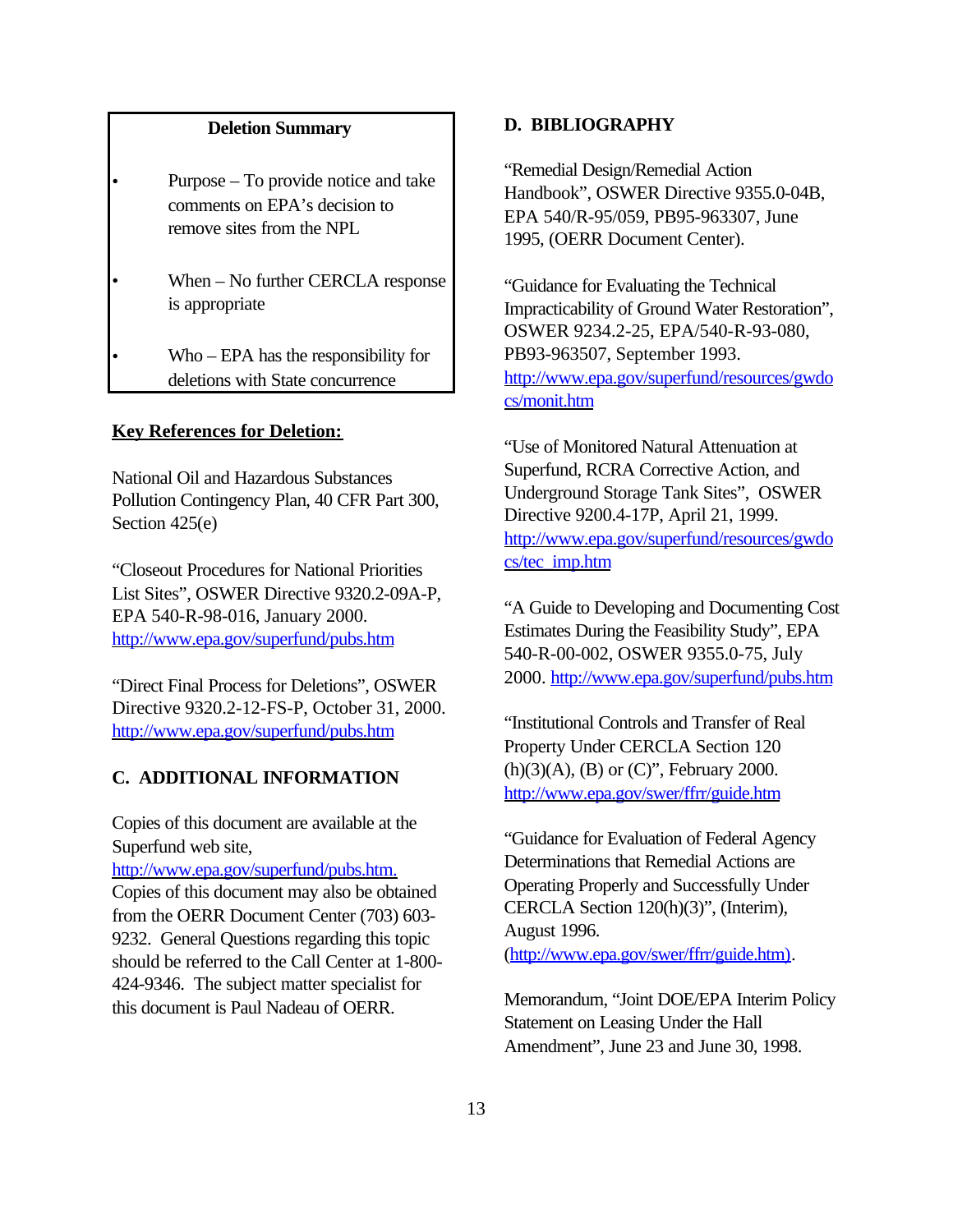### http://www.epa.gov/swer/ffrr/guide.htm

"Institutional Controls: A Reference Manual", Work Group Draft, US EPA, March 1998.

"Backlog of Five-year Review Reports Increased Nearly Threefold", US EPA Office of Inspector General Audit Report, 1999-P-218, September 30, 1999. <http://www.epa.gov/oigearth/eroom.htm>

DOD Memorandum "Responsibility for Additional Environmental Cleanup after Transfer of Real Property", July 25, 1997. <http://www.dtic.mil/environdod/publish.htm>

DUSD(ES/CL) Memorandum "Policy on Land Use Controls Associated with Environmental Restoration Activities", Jan 17, 2001. <http://www.dtic.mil/environdod/publish.htm>

DUSD(ES/CL) Memorandum "Guidance on Land Use Control Agreements with Regulatory Agencies, Mar 2, 2001. <http://www.dtic.mil/environdod/publish.htm>

"The Environmental Site Closeout Process Guide", September 1999 (available from [www.afbca.hq.af.mil/closeout/](http://www.afbca.hq.af.mil/closeout/) 

DOE Memorandum "Long-term Stewardship Responsibility" January 19, 2001. <http://lts.apps.em.doe.gov/center>

"A Report To Congress on Long-Term Stewardship" Volume 1 and 2, DOE/EM-0563, January 2001. <http://lts.apps.em.doe.gov/center>

DOE Guidance "Long-ter Stewardship

Implementation Plan Guidance", Draft January , 2001. <http://lts.apps.em.doe.gov/center>

"Standard Guide for the Use of Activity and Use Limitations, Including Institutional and Engineering Controls", ASTM Standard Guide, Designation: E 2091-00. [www.astm.org](http://www.astm.org) 

"Rolling Stewardship: Beyond Institutional Controls, Preparing Future Generations for Long-Term Environmental Cleanups", National Environmental Policy Institute, December 1999. www.nepi.org

"Protecting Public Health at Superfund Sites, Can Institutional Controls Meet the Challenge", Environmental Law Institute, ELI Doc #d10.01, 2000. [www.eli.org](http://www.eli.org) 

"Long-Term Institutional Management of US Department of Energy Legacy Waste Sites", National Research Council, August 2000. [www.national-academies.org](http://www.national-academies.org) 

"Long-Term Stewardship and the Nuclear Weapons Complex: The Challenge Ahead", Resources for the Future, June 1998. [www.rff.org](http://www.rff.org) 

"Linking Land Use and Superfund Cleanups: Unchartered Territory", Resources for the Future, June 1997. [www.rff.org](http://www.rff.org) 

"Long-Term Stewardship of Contaminated Sites, Trust Funds as Mechanisms for Financing and Oversight", Resources for the Future, December 2000. [www.rff.org](http://www.rff.org) 

"Beyond Fences, Brownfields and the Challenges of Land Use Controls", No. 42495,